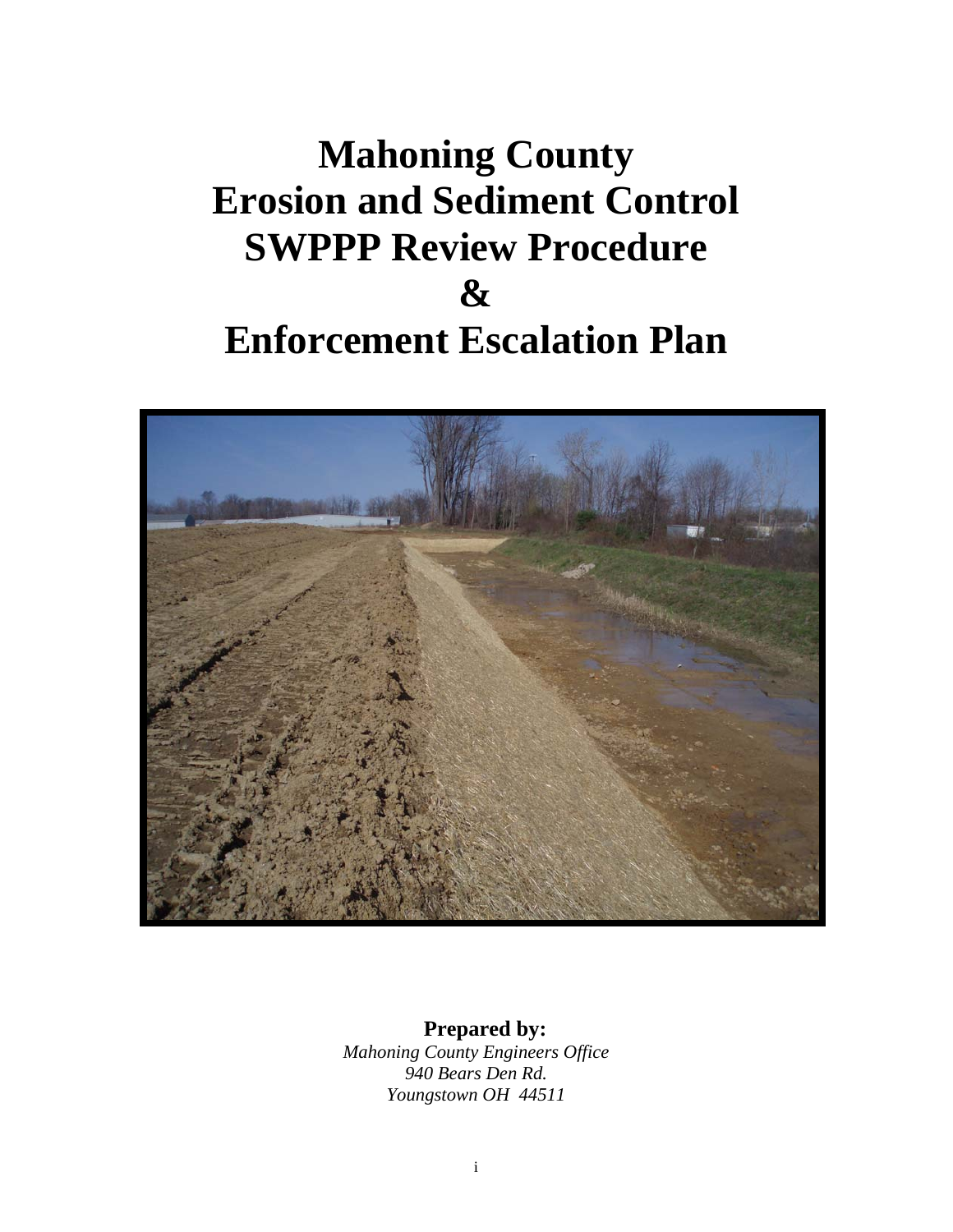# **Table of Contents**

| <b>Section</b> | <b>Description</b>                                    |                                                                        | Page           |
|----------------|-------------------------------------------------------|------------------------------------------------------------------------|----------------|
| 1.0            | <b>Introduction</b>                                   |                                                                        | 3              |
| <b>2.0</b>     | <b>Description of Inspection Policy and Procedure</b> | 3                                                                      |                |
| 3.0            | <b>Description of Enforcement Escalation Policy</b>   | 4                                                                      |                |
|                | 3.1                                                   | Townships in the Phase II Program                                      | $\overline{4}$ |
|                | 3.2                                                   | Townships out of Phase II Program                                      | 6              |
|                | 3.3                                                   | <b>Nontraditional Methods</b>                                          | 6              |
|                | 3.4                                                   | Individual lots inspections                                            | 7              |
|                |                                                       | <b>Appendices: A SWPPP Review Protocol</b>                             | 9              |
|                |                                                       | <b>B</b> ESC Approval Application                                      | 11             |
|                |                                                       | <b>C</b> Site Inspection Form<br><b>Individual Lot Inspection Form</b> | 13<br>16       |
|                |                                                       | <b>D</b> Immediate Stop Work Order                                     | 18             |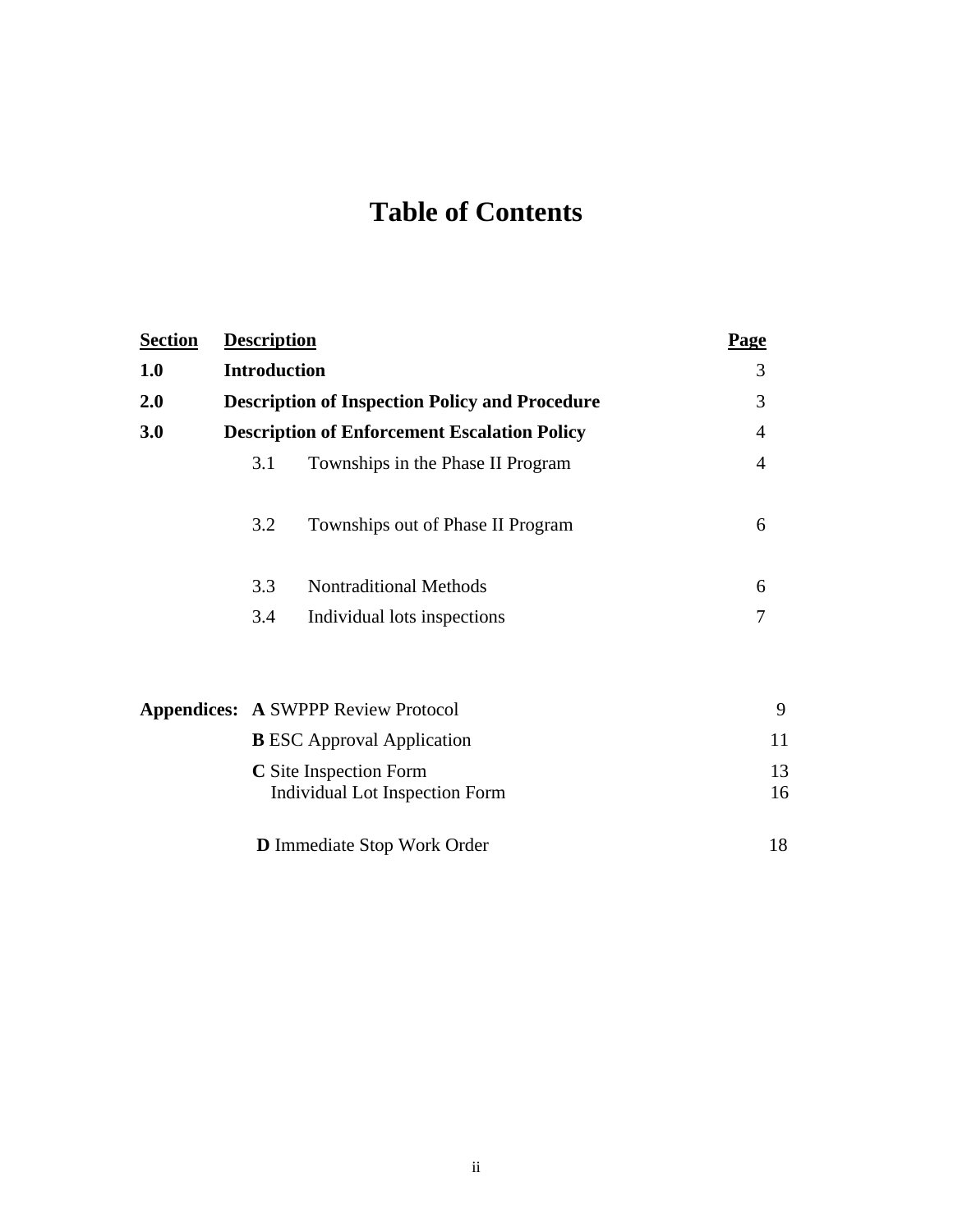# **1.0 Introduction**

The Mahoning County Erosion and Sediment Control Enforcement Escalation Plan has been prepared as part of the Mahoning County Storm Water Management Program (SWMP). The Mahoning County SWMP was submitted in fulfillment of the requirements of Ohio Environmental Protection Agency (Ohio EPA) National Pollutant Discharge Elimination System (NPDES) Phase II General Permit #3GQ000093\*AG.

It is the intent of this program to set policy and procedure for the individuals responsible in performing the duties of inspecting construction sites or projects that fall under the Mahoning County Erosion and Sediment Control Rules and the Ohio EPA Permit No. OHC000002. This document shall not override ORC 307.79 Section E for enforcement procedures following violations, injunctions and stop work orders. The ESC inspector must become familiar with the requirements found in ORC 307.79. This document does not carry the force of the law; it is intended to provide framework for fair and consistent application of the ESC Rules throughout Mahoning County.

This manual is not intended and cannot be relied on to create any rights, substantive or procedural, on the part of any person or entity. The Mahoning County Engineer's Office reserves the right to modify this document at any time without public notice. In addition, the Mahoning County Engineer's Office may deviate from this guidance as it deems necessary to carry out the intent of the Mahoning County ESC Rules.

Currently the Mahoning County Engineer's Office is the acting administrator on behalf of the Mahoning County Board of Commissioners' Erosion and Sediment Control Rules. Through a memorandum of understanding (MOU) secured in 2003, the Mahoning SWCD is responsible for ESC Plan review and site inspections for compliance with the Mahoning County ESC Rules and the Ohio EPA Construction General Permit. This document scope includes the unincorporated areas of Mahoning County. All townships which are Phase II specific communities have been encouraged to adopt zoning rules pertaining to Erosion and Sediment Control (except for Springfield Township which is un-zoned). All enforcement for non-compliance sites will be a joint effort between both the ESC Rules administrator, Mahoning SWCD and the local zoning office where applicable. Non-mandated Phase II townships will utilize the Mahoning County ESC Rules administrator and SWCD for enforcement. Municipalities or villages will be responsible for their own policies and procedures that will meet their specific community needs.

# **2.0 Inspection Policy and Procedure**

The Mahoning County Engineer's Office's enforcement mission is to ensure compliance with the Mahoning ESC Rules in order to conserve and protect the environment and public health. The primary goal is to take enforcement actions that require violators to comply with the law and also to remedy any harmful environmental impact caused by the noncompliance.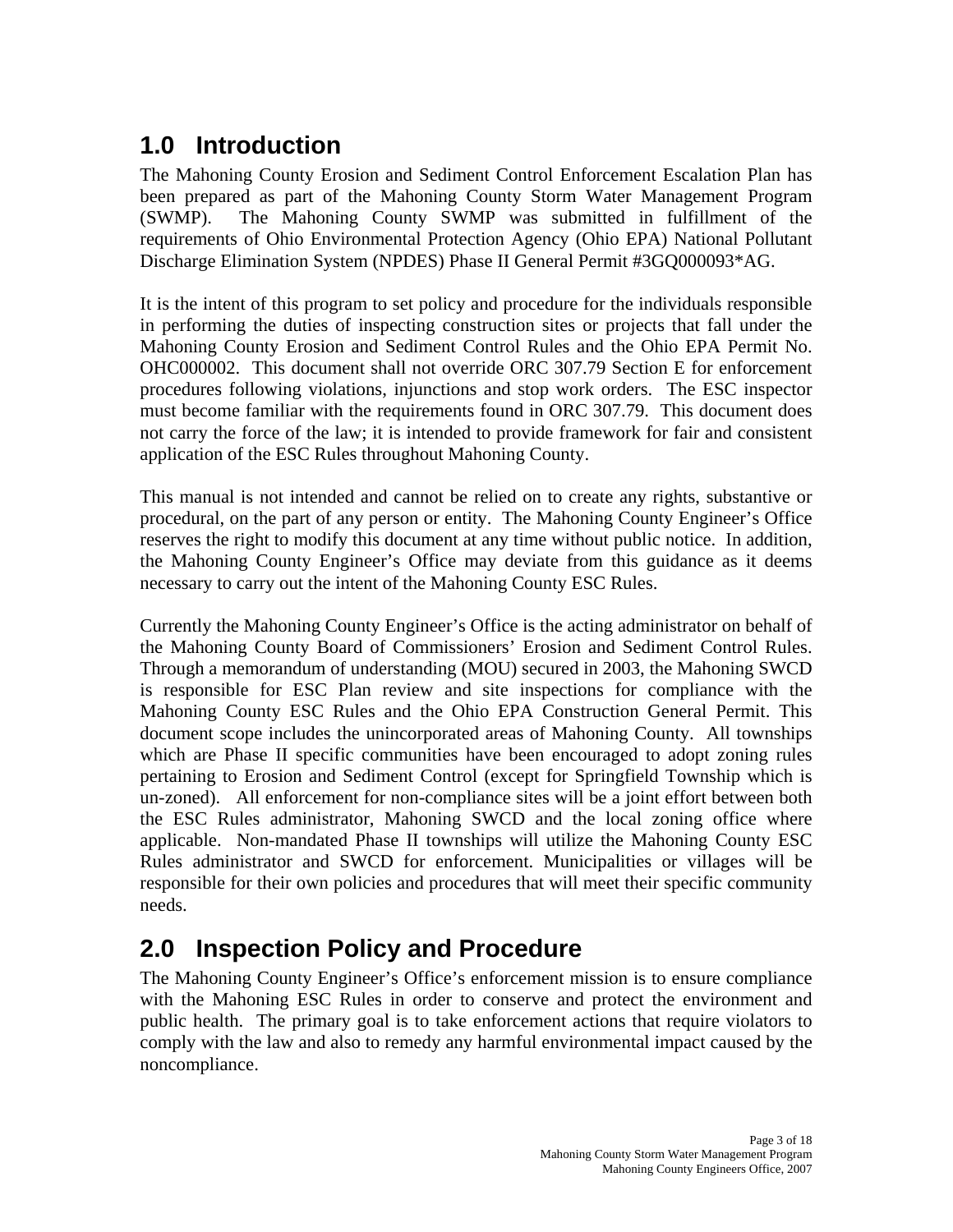Enforcement actions will be timely, predictable and include sanctions when appropriate. The Mahoning County Engineer's Office and Mahoning SWCD recognize that goals may be accomplished in most cases through informal means or inspection reports. Nonetheless, administration will use full range of it enforcement authority outlined in O.R.C. 307.79 to ensure its mission.

Every active or idling site which falls under the Mahoning County ESC Rules shall be inspected no less than once every month. Sites that have received "informal verbal warnings", "notice of non-compliance" or "notice of violation" may be inspected more frequently. The degree of noncompliance or off-site impacts will result in the frequency the site may be inspected or the method of enforcement utilized.

The ESC Inspector will use a notebook or inspection checklist for documenting compliance, noncompliance or failing to implement best management practices on-site. The ESC Inspector will carry the SWP3 on-site if they are not familiar with the SWP3 or project site. The inspector will photo document failed best management practices to explain non-compliance to the contractor, developer and consulting engineers. Photos for the enforcement cases should only state time, date and direction. The inspection forms will be used to record findings on-site and build future enforcement cases. All inspection reports will be mailed to the owner, developer, contractor and zoning inspector of the community.

# **3.0 Description of Enforcement Escalation Policy**

There are several gray areas when performing site inspections due to the degree of impacts and the dynamics of the project. This document is used as a guideline to establish procedure but may require the inspector or the community to use their professional judgment to deviate from the typical policy. It is very important that the community and/or ESC inspector documents their rational on any deviations from this set standard.

# **3.1 Phase II Townships**

The Inspector will inspect the sites based on the frequencies stated above in Section 2.0. After an inspection has been performed the inspector will record the final report utilizing the Urban Site Program Database provided by ODNR or narrative. The inspection report will then be mailed to appropriate parties.

## **Starting project without approval of ESC Plan:**

If earth moving or clearing occurs on a project site proposing disturbance of one acre or greater without approval of their Erosion and Sediment Control Plan, no matter how small of an area is cleared or disturbed, the inspector will issue a "Notice of Violation" (NOV) and an "Immediate Stop Work Order" (ISWO) to be posted on-site. At this point the inspector will schedule a meeting with the owner, developer, contractor, Mahoning SWCD, the Mahoning County Engineer's Office and the phase II community zoning inspector. At this meeting the individuals will be informed of the reasoning behind the ISWO and the process they will follow to obtain approval for construction activity.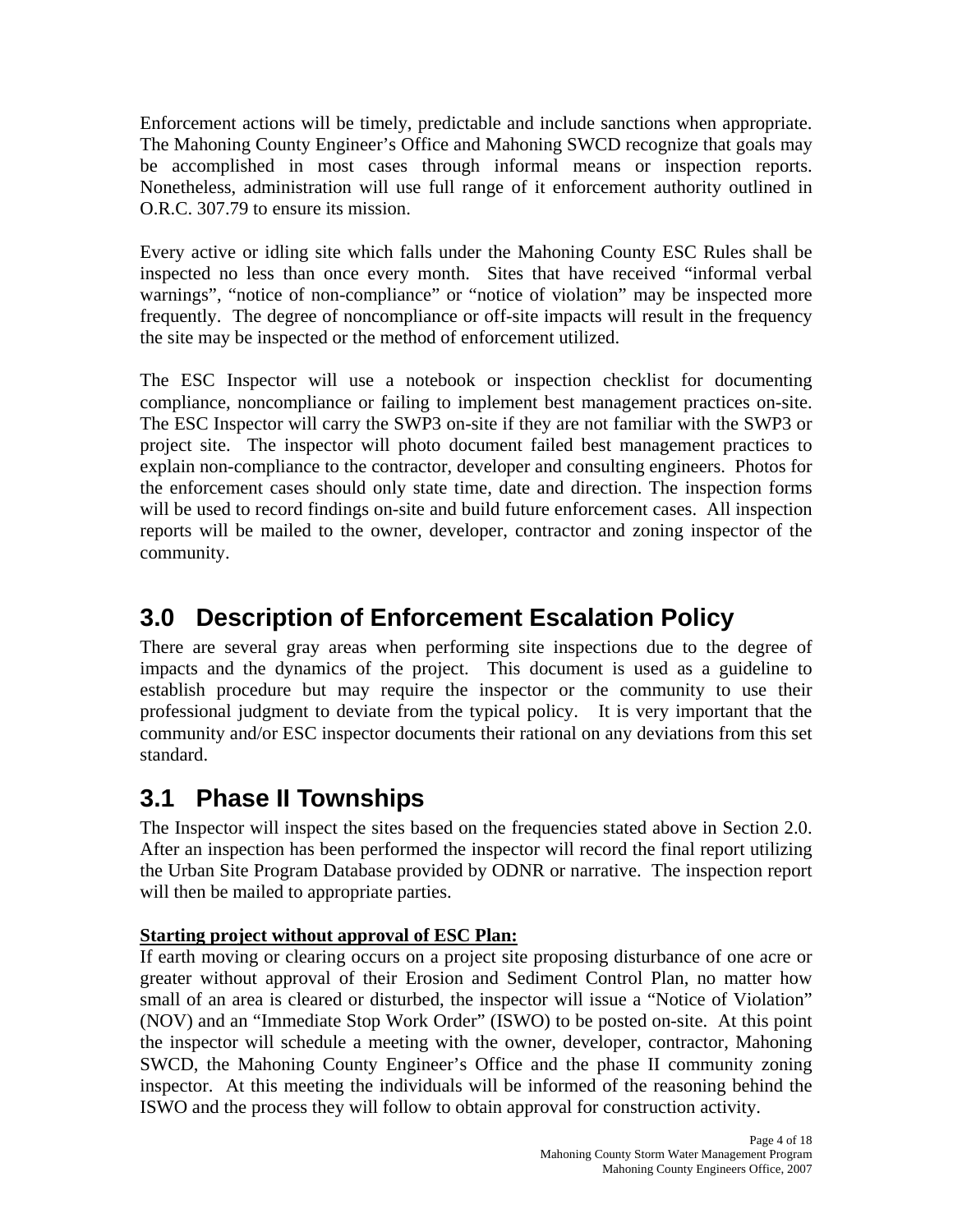## **Starting the project or impacting waters of the state without permits:**

If earth moving or clearing occurs on any project sites proposing disturbance of one acre or greater without proper federal, state or local permits, no matter how small of an area is cleared or disturbed, the inspector will issue a "Notice of Violation" (NOV) and an "Immediate Stop Work Order" (ISWO). At this point the inspector will schedule a meeting with the owner, developer, contractor, Mahoning SWCD, the Mahoning County Engineer's Office and the phase II community zoning inspector. At this meeting the individuals will be explained the reasoning behind the ISWO and the process they will follow to obtain approval for construction activity.

## **First noncompliant inspection:**

If the project site has all permits and zoning approval and the owner, developer and contractor have attended the pre-construction meeting, then work may commence. The inspector will perform the inspection of the project site. If the inspection shows noncompliance, the ESC inspector will provide a report to the owner, developer, contractor and the community's zoning inspector. The inspector will perform a follow up inspection no later than one week following the last inspection.

## **Second noncompliant inspection:**

If the project site is still out of compliance, the ESC inspector will provide a report to the owner, developer, contractor and the community's zoning inspector. Also, it is recommended that a call be placed to the owner, developer and contractor to explain the seriousness of the report and findings. At this point, the ESC inspector shall request a copy of the site's ESC Maintenance Log. The ESC inspector will perform another follow up inspection no later then one week following the second inspection.

#### **Third noncompliant inspection and posting a NOV on-site:**

The ESC inspector will post a NOV on-site and the owner/developer will be provided a copy of the NOV. The Phase II community will be contacted to schedule a meeting with all responsible parties. It is recommended that no work continues until the site is in compliance with their outlined violations. Another inspection will occur within a reasonably short time to correct the specific problems.

#### **Second N.O.V. posted on-site:**

Before a second N.O.V. may be issued on-site, 30 days must elapse as stated in O.R.C. 307.79 section E. Fifteen (15) days must elapse from the issuance of the second N.O.V. before requesting permission of the prosecuting attorney to proceed with formal administrative enforcement.

#### **Formal Administrative Enforcement for continued noncompliance:**

When the ESC inspector's professional judgment, circumstances surrounding an enforcement action warrant an escalated response, the inspector may seek to resolve the violations though a formal process that may include sanctions provided under O.R.C.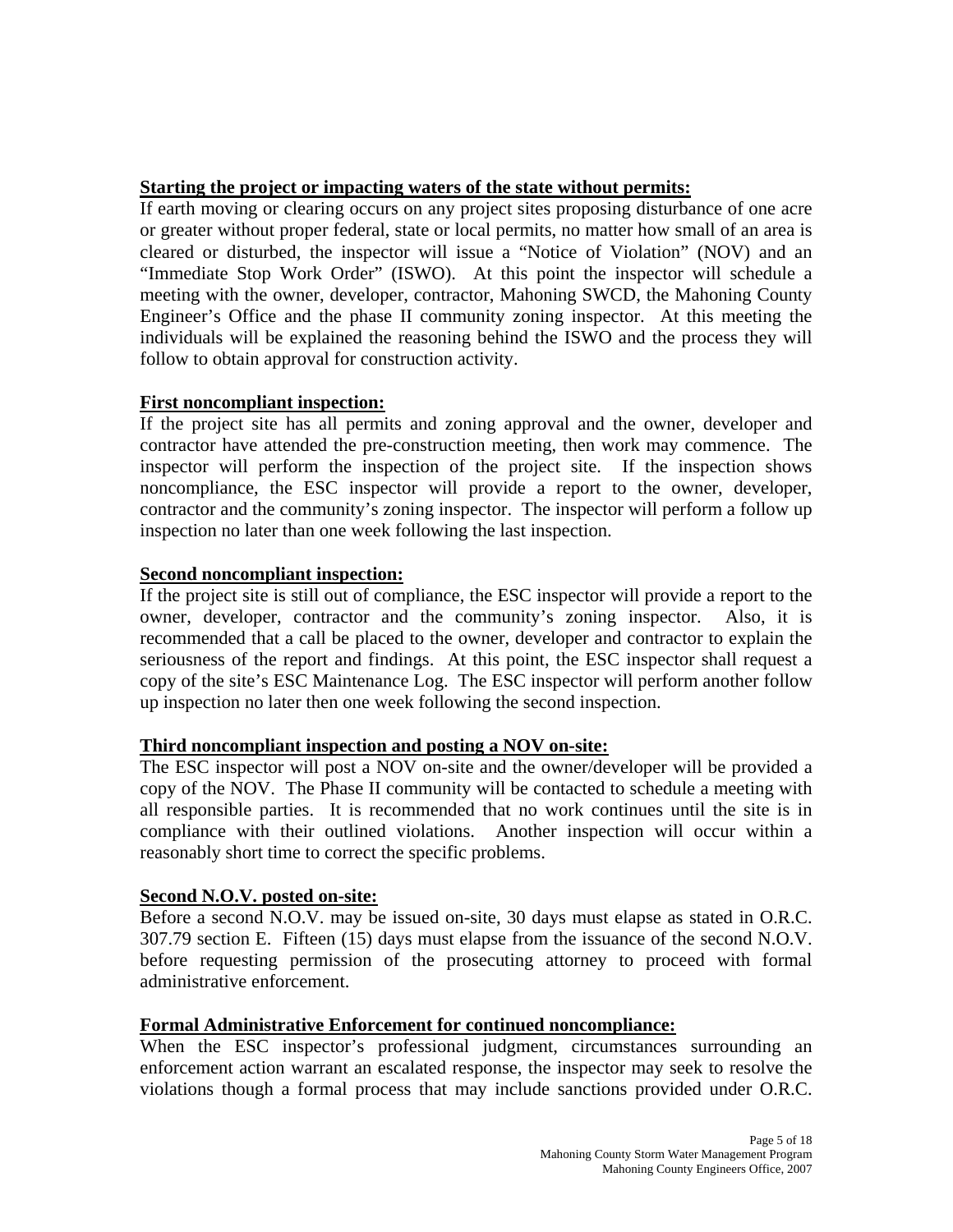307.79 section E and the Mahoning County ESC Rules. Any enforcement action sought through the formal administrative process must first be incorporated into an Enforcement Action Recommendation Report to obtain written permission of the prosecuting attorney.

## Request from the Board of Commissioners:

If the Board of Commissioners grant an ISWO, the ESC inspector must work closely with both the zoning inspector and prosecutor to have all documentation and records ready for further enforcement. Post the ISWO and perform an inspection the following day.

# *3.2 Non-Phase II Townships*

The Inspector (Mahoning SWCD) will inspect the sites based on the frequencies stated above in Section 2.0. After an inspection has been performed the inspector will record the final report utilizing the Urban Site Program Database provided by ODNR or narrative. The inspection report will then be mailed to appropriate parties.

The methods or process will be the same as stated in section 3.1 of this document, except that the any ESC enforcement escalation will solely be warrant by the esc inspector and prosecuting attorney. The non-mandated communities lack local zoning ESC rules to provide assistance with any enforcement.

# *3.3 Non-traditional Methods of Enforcement*

The inspector may inform or request in writing the Mahoning County Planning Commission for enforcement action due to violations of the Mahoning County Subdivision Regulations.

The inspector can request the Mahoning County Planning Commission to hold all acts of recording the subdivision plat until compliance is achieved. Enforcement mechanism can be found as a violation of the Mahoning County Subdivision Regulations Section 4.7.03.

The inspector may request all permits to be withheld (ie. zoning permits or building) until the site is in compliance with the ESC rules.

Informal administrative enforcement, meaning verbal warning on-site or through phone conversations may be utilized when noncompliance can be corrected within a reasonably short time. It is recommended that they provide a schedule on correcting the specific problems.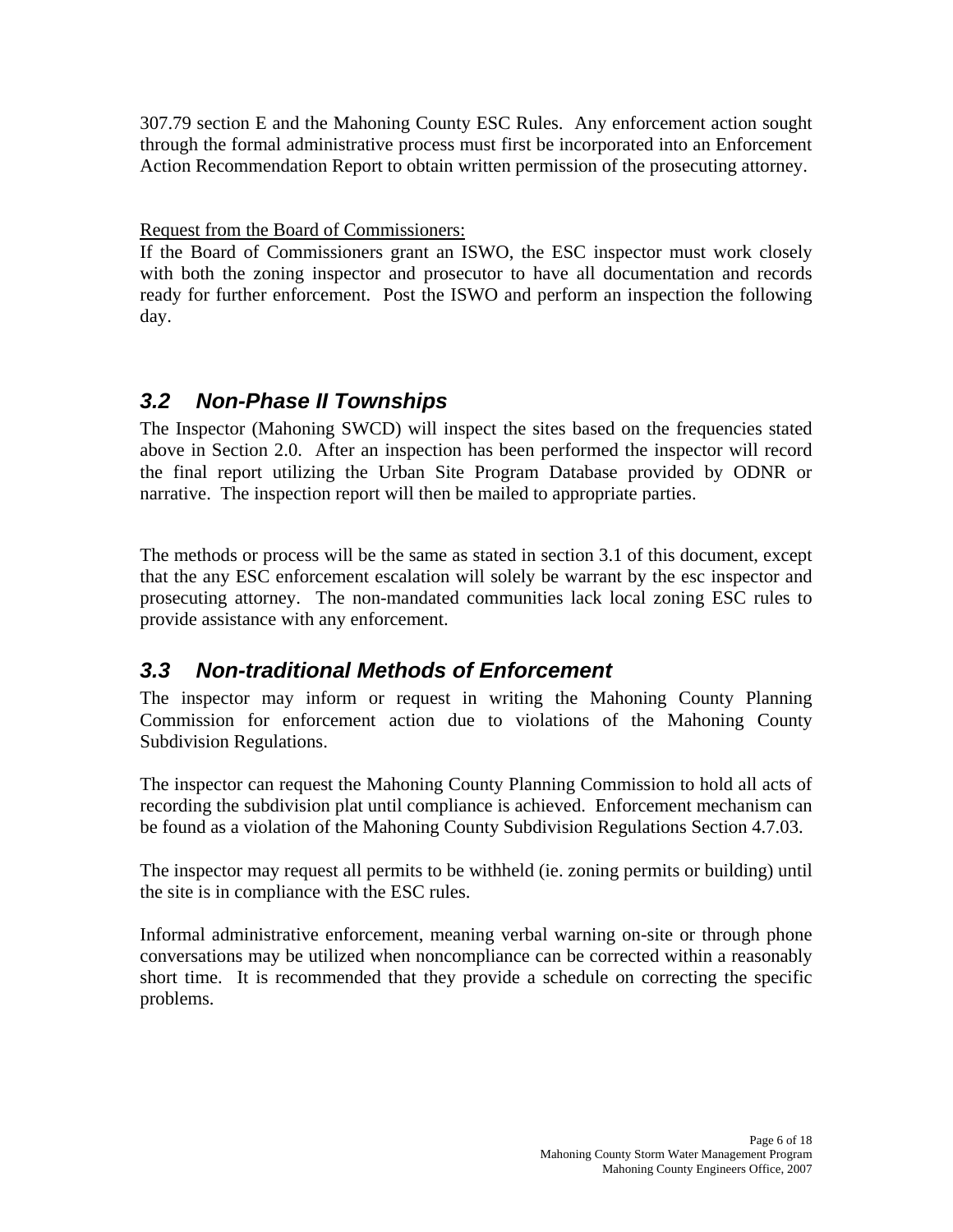## *Individual Lot Inspections*

The policy for individual lot will be the same as any other construction site for the time length between inspections. Enforcement for individual lots will be through the zoning office, which may require a stop work order or not issuing any other permits to a particular builder until they achieve compliance. The ESC inspector may withhold any approval of individual lot ESC plans until that builder achieves compliance on other existing sites that have been previously approved.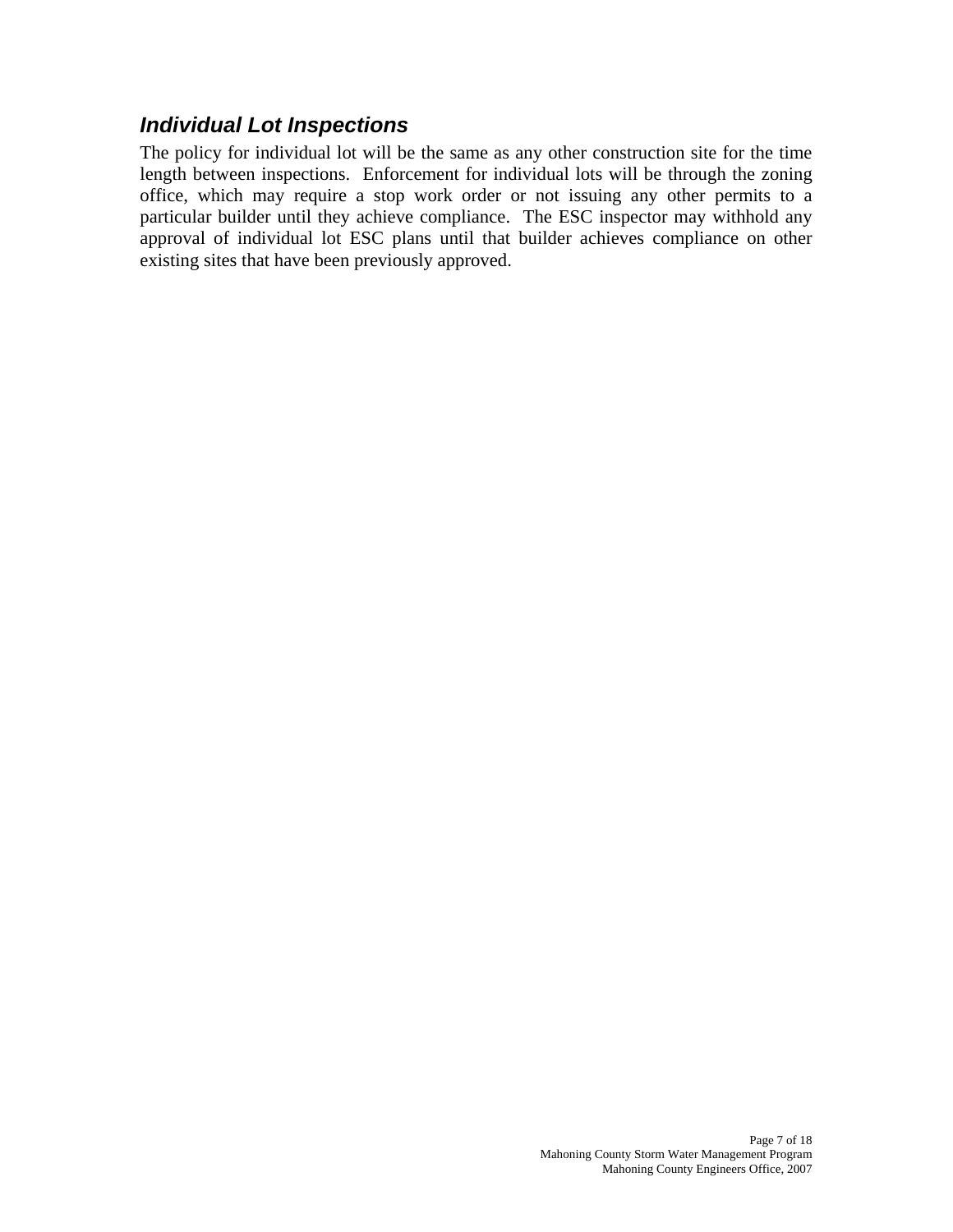**Appendix A SWPPP Review Outline**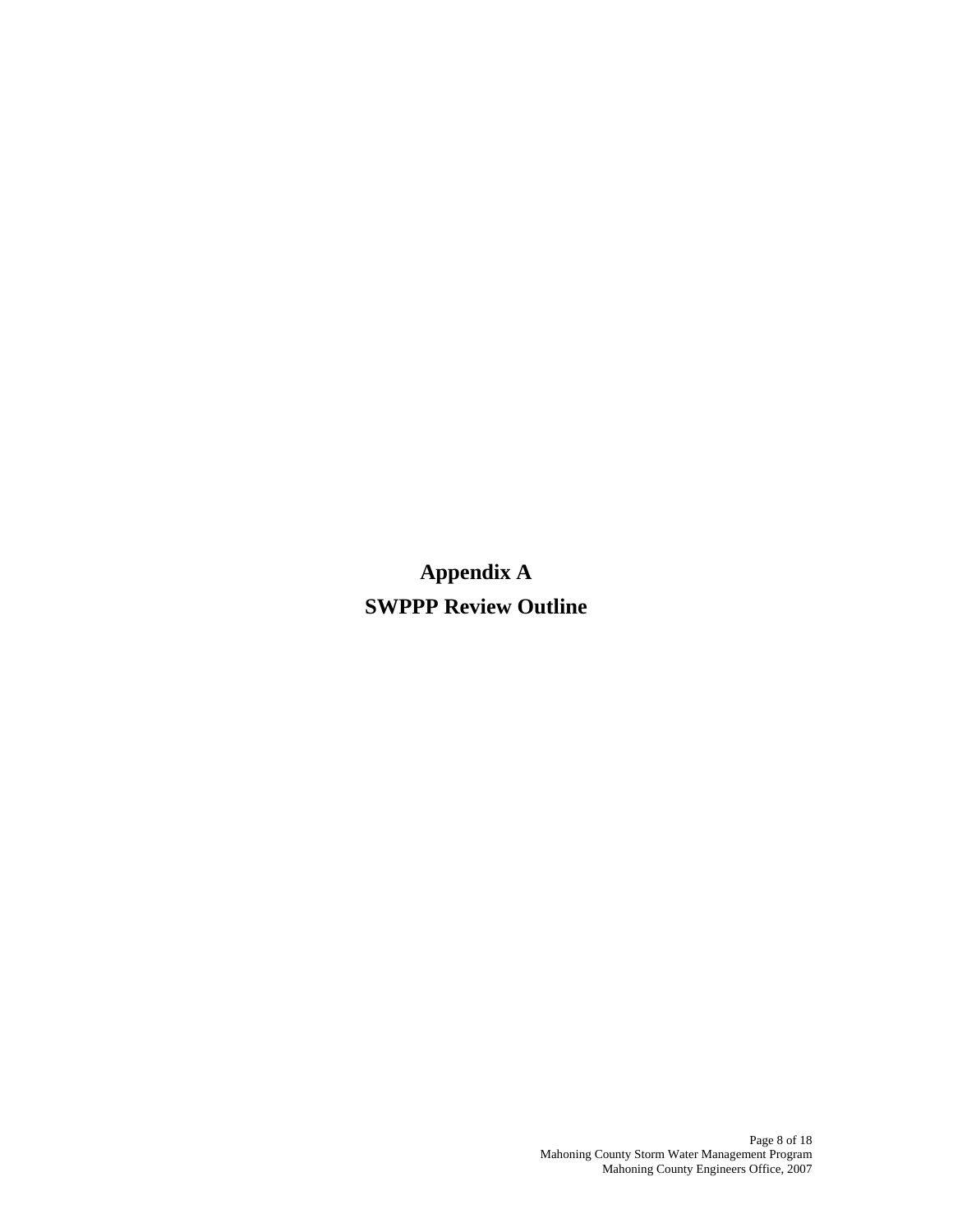## **Mahoning County Protocol for SWPPP Review**

A file must be created for each project, including SWCD "6 notes" and all applicable maps, permits, contact information and other relevant information

#### **A) Permit Compliance**

#### **Permits include an EPA NOI, USACE Nationwide or Individual Permit, Local Application, etc.**

- 1. Has an Application for Coverage under the Mahoning County Erosion and Sediment Control Rules (FORM 1) been completed?
- 2. Have the appropriate fees been paid? They must be submitted with the Plan. Make a copy of the check and keep it in the file.
- 3. Has an OEPA Notice of Intent been filed or included?
- 4. Do soils indicate the possibility of wetlands on the site, i.e. hydric or non-hydric with hydric components? If yes the site must be field verified. If it appears that the site contains wetlands, wetland delineation is required. Any filling, grading, etc., resulting in the disturbance of greater than  $1/10<sup>th</sup>$  of an acre of wetlands is regulated under section 404 or 401 of the Clean Water Act and require a U.S. Army Corps of Engineers and/or Ohio EPA Permit. Permit verification must be submitted with the Plan, prior to approval.
- 5. Are there any stream crossings, stream relocation, piping of streams at the site? Each of these activities is regulated under section 404 of the Clean Water Act and requires a U.S. Army Corps of Engineers Permit. Permit verification must be submitted with the Plan, prior to approval.

#### **B) Review Process**

#### **The review must be completed within 21 days of receiving the SWPPP**

- 1. Does the Plan contain all of the requirements in the OEPA and or SWCD checklist?
- 2. Does the plan include contact information for all entities involved in the construction process?
- 3. Are the BMP's appropriate and located in the correct locations?
- 4. Visit and walk the site with the Plan prior to approval.
- 5. Send a letter to the site owner, developer and/or engineer approving or denying the Plan as received. If approved, send a copy of an inspection log for use by the site owner, developer and/or engineer to inspect the site once every 7 calendar days or within 24 hours of a ½ inch or greater rainfall event.
- 6. If the Plan is denied, the letter should identify the deficiencies.
- 7. If the plan is approved, assign the project a Project code (FORM 1) with a two letter township code. For example, the first project of 2007 in Canfield Township would look like: CA-0001-07
- 8. Courtesy Copy (CC) the approval/denial letter to the County Engineers Office, Building Department and Township Zoning Inspector

#### **C) Preconstruction meeting**

- 1. Schedule a preconstruction meeting with the contractor, developer and/or engineer either at the site or in the office+
- 2. Discuss the plan, construction sequence and avoidance issues
- 3. Walk the site if required

#### **D) Site Inspections**

- 1. Inspect the site bi-monthly
- 2. Are BMP's installed correctly? Is the construction sequence being followed?
- 3. Are there any on-site adjustments that need to be made to the SWPPP?
- 4. Complete an inspection report. Make a record in the SWCD "6 note". If the site is in non-compliance, inform the owner, contractor or developer, whoever holds the permit, of the deficiency. Courtesy Copy the report to the County Engineers Office, Building Department and Township Zoning Inspector.
- 5. Re-inspect the site in two weeks or less, depending on the severity of the deficiency.

#### **\*record all correspondence in the attached "6 note"**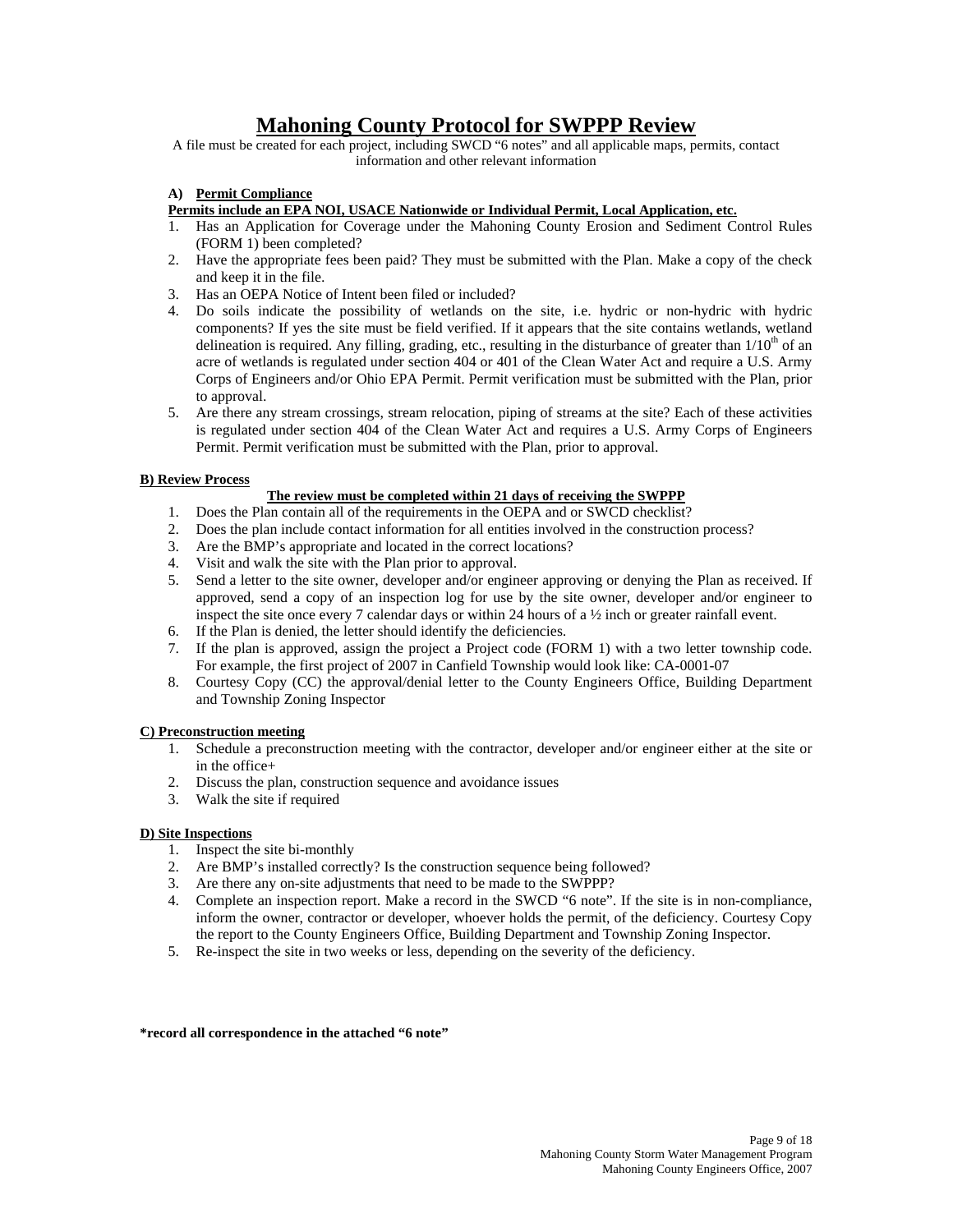**Appendix B** 

**Application for Approval Under the Mahoning County ESC Rules**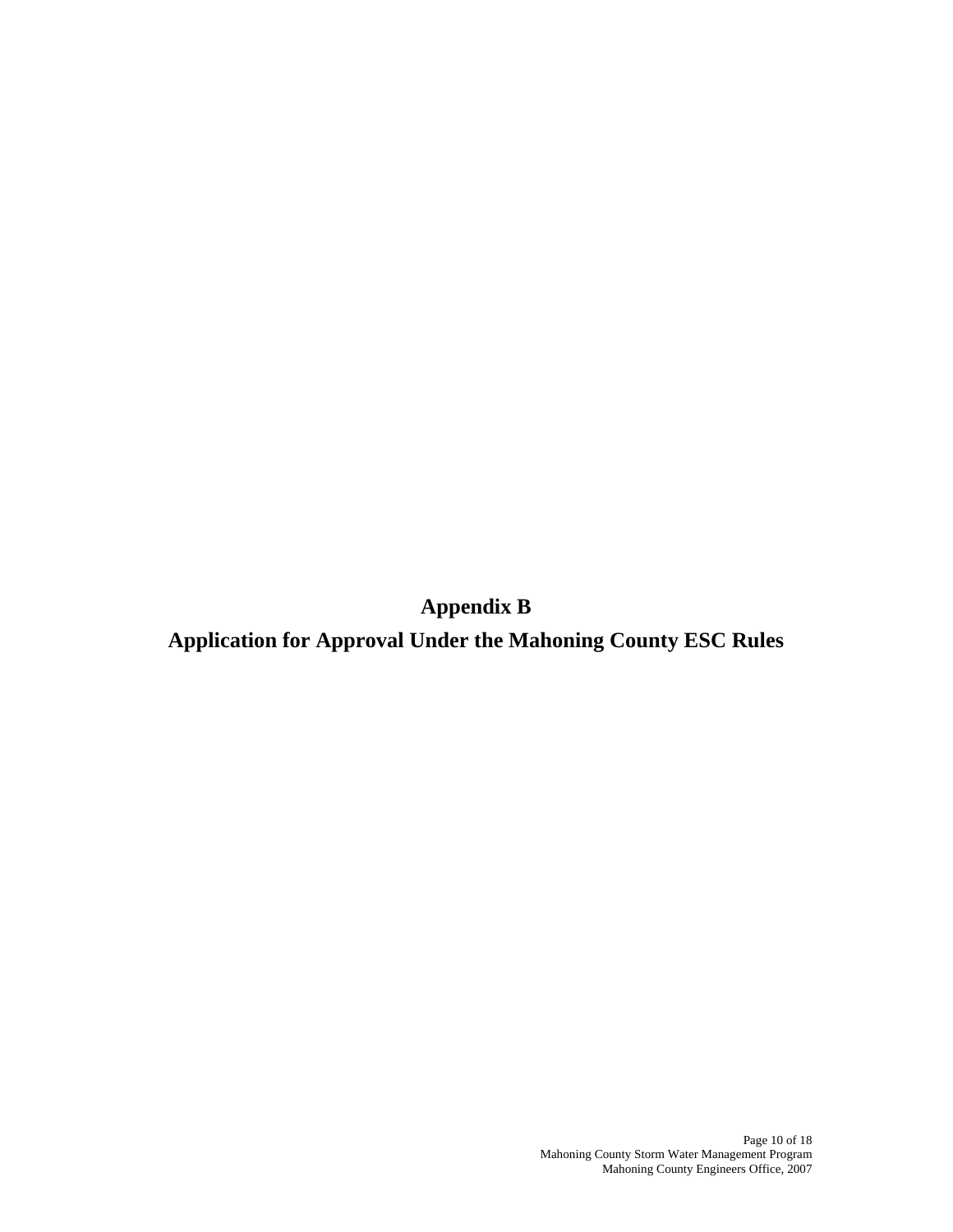# **Application for Approval Under the**

# Mahoning County Erosion and Sediment Control Requirements

(FORM 1) Mahoning County Soil and Water Conservation District

| ALL NECESSARY INFORMATION MUST BE PROVIDED ON THIS FORM. THE REVIEW AND   |
|---------------------------------------------------------------------------|
| INSPECTION FEE SHALL BE SUBMITTED WITH THE EROSION AND SEDIMENT CONTROL   |
| (ESC) PLANS. ESC PLANS SHALL NOT BE REVIEWED UNTIL THE FEE HAS BEEN PAID. |

| 1. Owner Information                                                                                                                                                                                   |                 |                                              |                                                     |  |
|--------------------------------------------------------------------------------------------------------------------------------------------------------------------------------------------------------|-----------------|----------------------------------------------|-----------------------------------------------------|--|
| Name                                                                                                                                                                                                   |                 | Phone:                                       |                                                     |  |
| Address                                                                                                                                                                                                |                 | Fax:                                         |                                                     |  |
| City                                                                                                                                                                                                   | <b>State</b>    | Zip                                          |                                                     |  |
| 2. Agent/Contractor/Homebuilder Information                                                                                                                                                            |                 |                                              |                                                     |  |
| Name                                                                                                                                                                                                   |                 | Phone:                                       |                                                     |  |
| <b>Contact Person</b>                                                                                                                                                                                  |                 | Phone:                                       |                                                     |  |
| <b>Address</b>                                                                                                                                                                                         |                 | Fax:                                         |                                                     |  |
| City                                                                                                                                                                                                   | <b>State</b>    | Zip                                          |                                                     |  |
| <b>3. Site Location Information</b>                                                                                                                                                                    |                 |                                              |                                                     |  |
| Facility/Site Name:                                                                                                                                                                                    |                 | Township:                                    |                                                     |  |
| Address:                                                                                                                                                                                               |                 | Project Type:                                |                                                     |  |
| City:                                                                                                                                                                                                  | State:          |                                              | (subdivision, commercial, single lot, etc.)<br>Zip: |  |
| 4. Soil-Disturbing Activity Information                                                                                                                                                                |                 |                                              |                                                     |  |
| Total Project Area (in acres)                                                                                                                                                                          |                 | <b>Proposed Start Date</b><br>(mo/day/yr)    |                                                     |  |
|                                                                                                                                                                                                        | (mo/day/yr)     | <b>Estimated Completion Date</b>             |                                                     |  |
| 5. Receiving Water Information                                                                                                                                                                         |                 |                                              |                                                     |  |
| Receiving Water Body:                                                                                                                                                                                  |                 | <b>Watershed Name:</b>                       |                                                     |  |
| 6. Additional Natural Resource Permits (if applicable)                                                                                                                                                 |                 |                                              |                                                     |  |
| Ohio Environmental Protection<br>Agency NPDES Permit #                                                                                                                                                 |                 |                                              | Or NOI (date sent)                                  |  |
| U.S. Army Corps of Engineers<br>Section 404 Permit #                                                                                                                                                   |                 |                                              | Or NWP#                                             |  |
| Other Pertinent Natural Resource Permits Required:                                                                                                                                                     |                 |                                              |                                                     |  |
| 7. Payment Information                                                                                                                                                                                 |                 | <b>Make Checks Payable to: Mahoning SWCD</b> |                                                     |  |
| Date of Check:                                                                                                                                                                                         | Check<br>Number |                                              | Amount:                                             |  |
| 8. Certification                                                                                                                                                                                       |                 |                                              |                                                     |  |
| I certify under penalty of law that this document and all attachments were prepared under my direction or<br>supervision and are to the best of my knowledge and belief, true, accurate, and complete. |                 |                                              |                                                     |  |
| <b>Printed Name:</b>                                                                                                                                                                                   | Affiliation:    |                                              |                                                     |  |
| Signature:                                                                                                                                                                                             | Date:           |                                              |                                                     |  |
|                                                                                                                                                                                                        |                 | OFFICE USE ONLY                              |                                                     |  |
| PROJECT CODE:                                                                                                                                                                                          |                 |                                              |                                                     |  |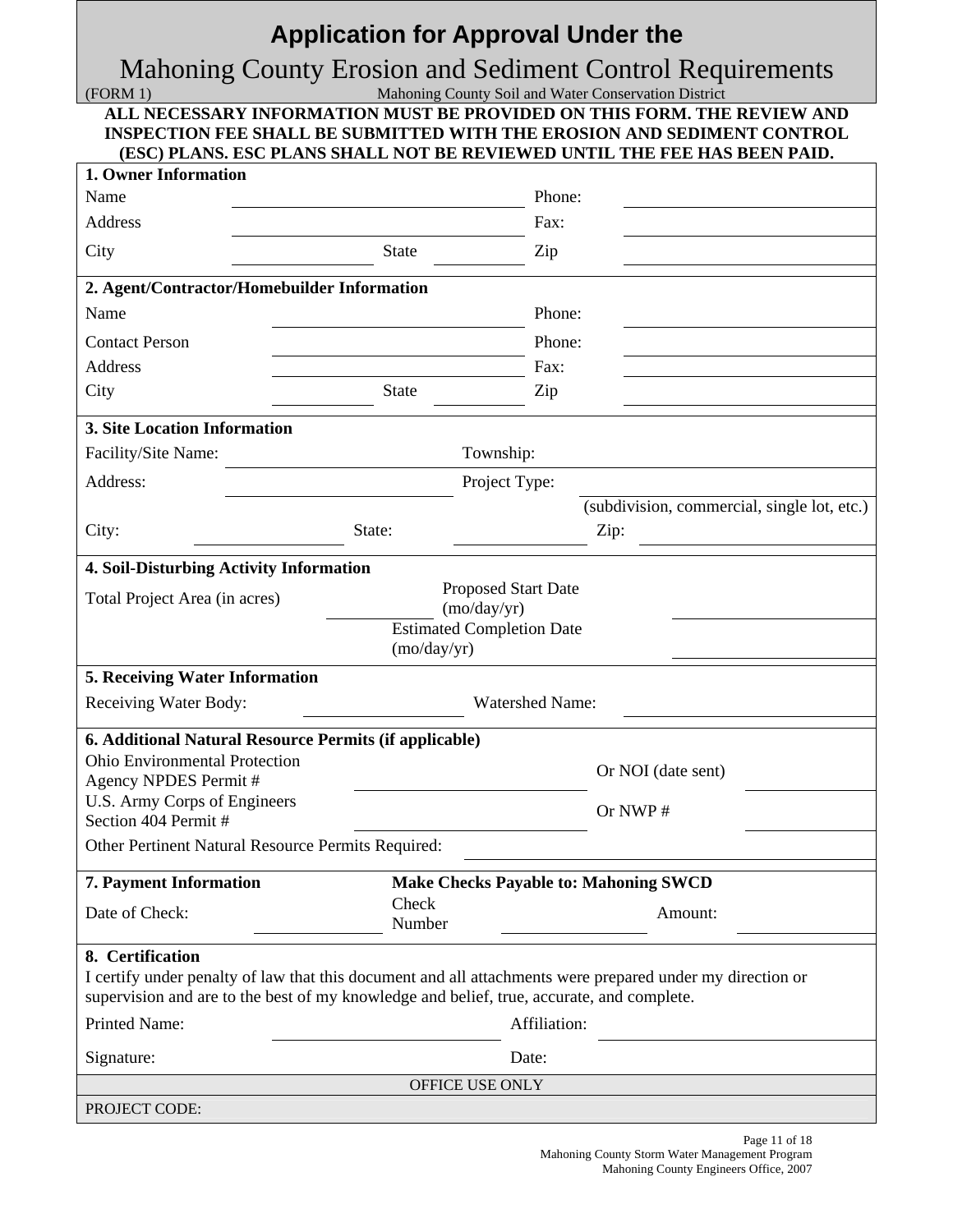**Appendix C** 

**Site Inspection Forms**

Page 12 of 18 Mahoning County Storm Water Management Program Mahoning County Engineers Office, 2007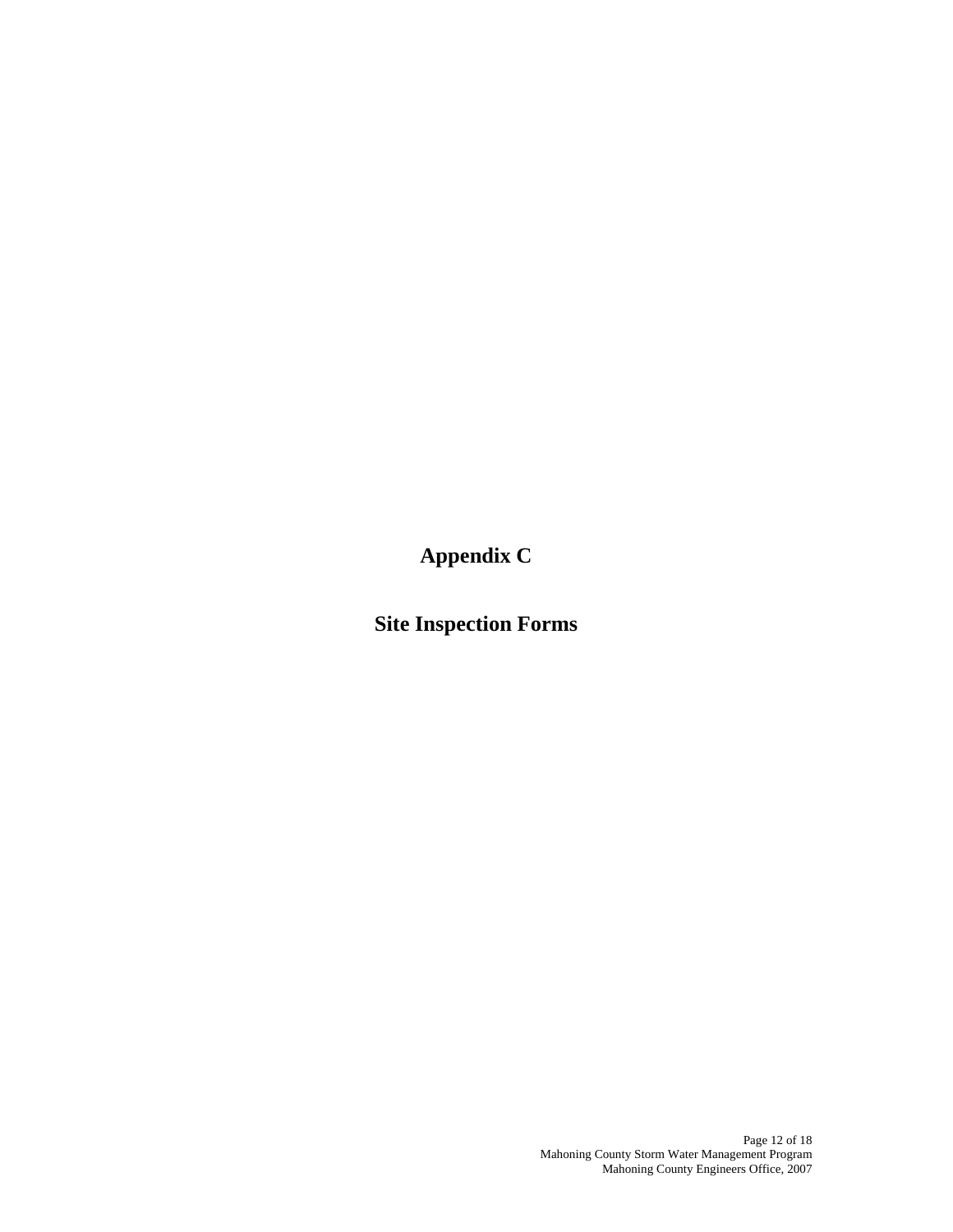| <b>General Information</b>                                                                          |                                                                                |                       |                                   |  |  |  |  |
|-----------------------------------------------------------------------------------------------------|--------------------------------------------------------------------------------|-----------------------|-----------------------------------|--|--|--|--|
| <b>Project Name</b>                                                                                 |                                                                                |                       |                                   |  |  |  |  |
| <b>NPDES Tracking No.</b>                                                                           |                                                                                | <b>Location</b>       |                                   |  |  |  |  |
| <b>Date of Inspection</b>                                                                           |                                                                                | <b>Start/End Time</b> |                                   |  |  |  |  |
| <b>Inspector's Name(s)</b>                                                                          |                                                                                |                       |                                   |  |  |  |  |
| <b>Inspector's Title(s)</b>                                                                         |                                                                                |                       |                                   |  |  |  |  |
| <b>Inspector's Contact</b><br><b>Information</b>                                                    |                                                                                |                       |                                   |  |  |  |  |
| Describe present phase of<br>construction                                                           |                                                                                |                       |                                   |  |  |  |  |
| <b>Type of Inspection</b><br>$\Box$ Regular                                                         | $\Box$ Pre-storm event<br>$\Box$ During storm event<br>$\Box$ Post-storm event |                       |                                   |  |  |  |  |
|                                                                                                     | <b>Weather Information</b>                                                     |                       |                                   |  |  |  |  |
| Has it rained since the last inspection?<br>$\Box$ Yes $\Box$ No                                    |                                                                                |                       |                                   |  |  |  |  |
| If yes, provide:                                                                                    |                                                                                |                       |                                   |  |  |  |  |
| <b>Storm Start Date &amp; Time:</b>                                                                 | <b>Storm Duration (hrs):</b>                                                   |                       | <b>Approximate Rainfall (in):</b> |  |  |  |  |
| Weather at time of this inspection?                                                                 |                                                                                |                       |                                   |  |  |  |  |
| Do you suspect that discharges may have occurred since the last inspection?<br>$\Box$ Yes $\Box$ No |                                                                                |                       |                                   |  |  |  |  |
| Are there any discharges at the time of inspection?<br>$\Box$ Yes $\Box$ No                         |                                                                                |                       |                                   |  |  |  |  |

# **Stormwater Construction Site Inspection Report**

#### **Site-specific BMPs**

*Number the structural and non-structural BMPs identified in your SWPPP on your site map and list them below (add as many BMPs as necessary). Carry a copy of this numbered site map with you during your inspections. This list will help ensure that you are inspecting all required BMPs at your site. Customize this section as needed.* 

|                | <b>BMP</b> Description | <b>BMP</b> Installed | <b>Corrective Action Needed</b> | Date for corrective |
|----------------|------------------------|----------------------|---------------------------------|---------------------|
|                |                        | and Operating        |                                 | action/responsible  |
|                |                        | Properly?            |                                 | person              |
| 1              |                        | $\Box$ Yes $\Box$ No |                                 |                     |
| $\overline{2}$ |                        | $\Box$ Yes $\Box$ No |                                 |                     |
| 3              |                        | $\Box$ Yes $\Box$ No |                                 |                     |
| $\overline{4}$ |                        | $\Box$ Yes $\Box$ No |                                 |                     |
| 5              |                        | $\Box$ Yes $\Box$ No |                                 |                     |
| 6              |                        | $\Box$ Yes $\Box$ No |                                 |                     |
| 7              |                        | $\Box$ Yes $\Box$ No |                                 |                     |
| 8              |                        | $\Box$ Yes $\Box$ No |                                 |                     |
| 9              |                        | $\Box$ Yes $\Box$ No |                                 |                     |
| 10             |                        | $\Box$ Yes $\Box$ No |                                 |                     |
| 11             |                        | $\Box$ Yes $\Box$ No |                                 |                     |
| 12             |                        | $\Box$ Yes $\Box$ No |                                 |                     |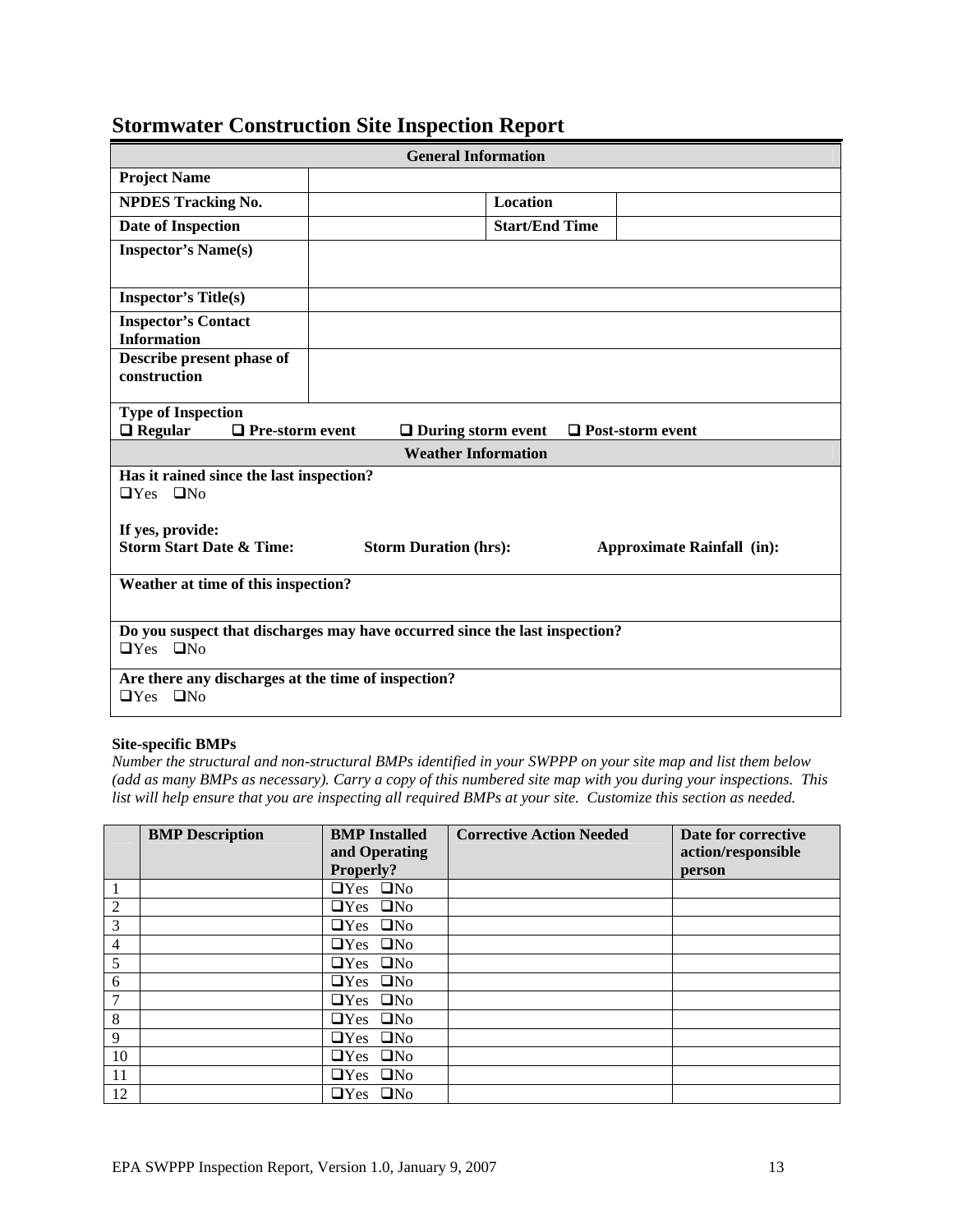|    | <b>BMP</b> Description | <b>BMP</b> Installed<br>and Operating | <b>Corrective Action Needed</b> | Date for corrective<br>action/responsible |
|----|------------------------|---------------------------------------|---------------------------------|-------------------------------------------|
|    |                        | Properly?                             |                                 | person                                    |
| 13 |                        | $\Box$ Yes $\Box$ No                  |                                 |                                           |
| 14 |                        | $\Box$ Yes $\Box$ No                  |                                 |                                           |
| 15 |                        | $\Box$ Yes $\Box$ No                  |                                 |                                           |
| 16 |                        | $\Box$ Yes $\Box$ No                  |                                 |                                           |
| 17 |                        | $\Box$ Yes $\Box$ No                  |                                 |                                           |
| 18 |                        | $\Box$ Yes $\Box$ No                  |                                 |                                           |
| 19 |                        | $\Box$ Yes $\Box$ No                  |                                 |                                           |
| 20 |                        | $\Box$ Yes $\Box$ No                  |                                 |                                           |

Below are some general site issues that should be assessed during inspections. Please customize this list as needed for conditions at your site.

|                |                                                                                                                               |                                      | OVEL AIL DITE 1550C5                 |                          |                                                        |
|----------------|-------------------------------------------------------------------------------------------------------------------------------|--------------------------------------|--------------------------------------|--------------------------|--------------------------------------------------------|
|                | <b>BMP/activity</b>                                                                                                           | <b>Implemented?</b>                  | <b>Maintained?</b>                   | <b>Corrective Action</b> | Date for<br>corrective<br>action/responsible<br>person |
| $\mathbf{1}$   | Are all slopes and<br>disturbed areas not<br>actively being worked<br>properly stabilized?                                    | $\Box$ Yes $\Box$ No                 | $\Box$ Yes $\Box$ No                 |                          |                                                        |
| 2              | Are natural resource areas<br>(e.g., streams, wetlands,<br>mature trees, etc.)<br>protected with barriers or<br>similar BMPs? | $\Box$ Yes $\Box$ No                 | $\Box$ Yes $\Box$ No                 |                          |                                                        |
| 3              | Are perimeter controls<br>and sediment barriers<br>adequately installed<br>(keyed into substrate) and<br>maintained?          | $\Box$ Yes $\Box$ No                 | $\Box$ Yes $\Box$ No                 |                          |                                                        |
| $\overline{4}$ | Are discharge points and<br>receiving waters free of<br>sediment deposits?                                                    | $\overline{QY}$ es $\overline{QN_0}$ | $\overline{QY}$ es $\overline{QN_0}$ |                          |                                                        |
| 5              | Are storm drain inlets<br>properly protected?                                                                                 | $\Box$ Yes $\Box$ No                 | $\Box$ Yes $\Box$ No                 |                          |                                                        |
| 6              | Is there evidence of<br>sediment being tracked<br>into the street?                                                            | $\Box$ Yes $\Box$ No                 | $\Box$ Yes $\Box$ No                 |                          |                                                        |
| $\tau$         | Is trash/litter from work<br>areas collected and placed<br>in covered dumpsters?                                              | $\Box$ Yes $\Box$ No                 | $\Box$ Yes $\Box$ No                 |                          |                                                        |

**Overall Site Issues**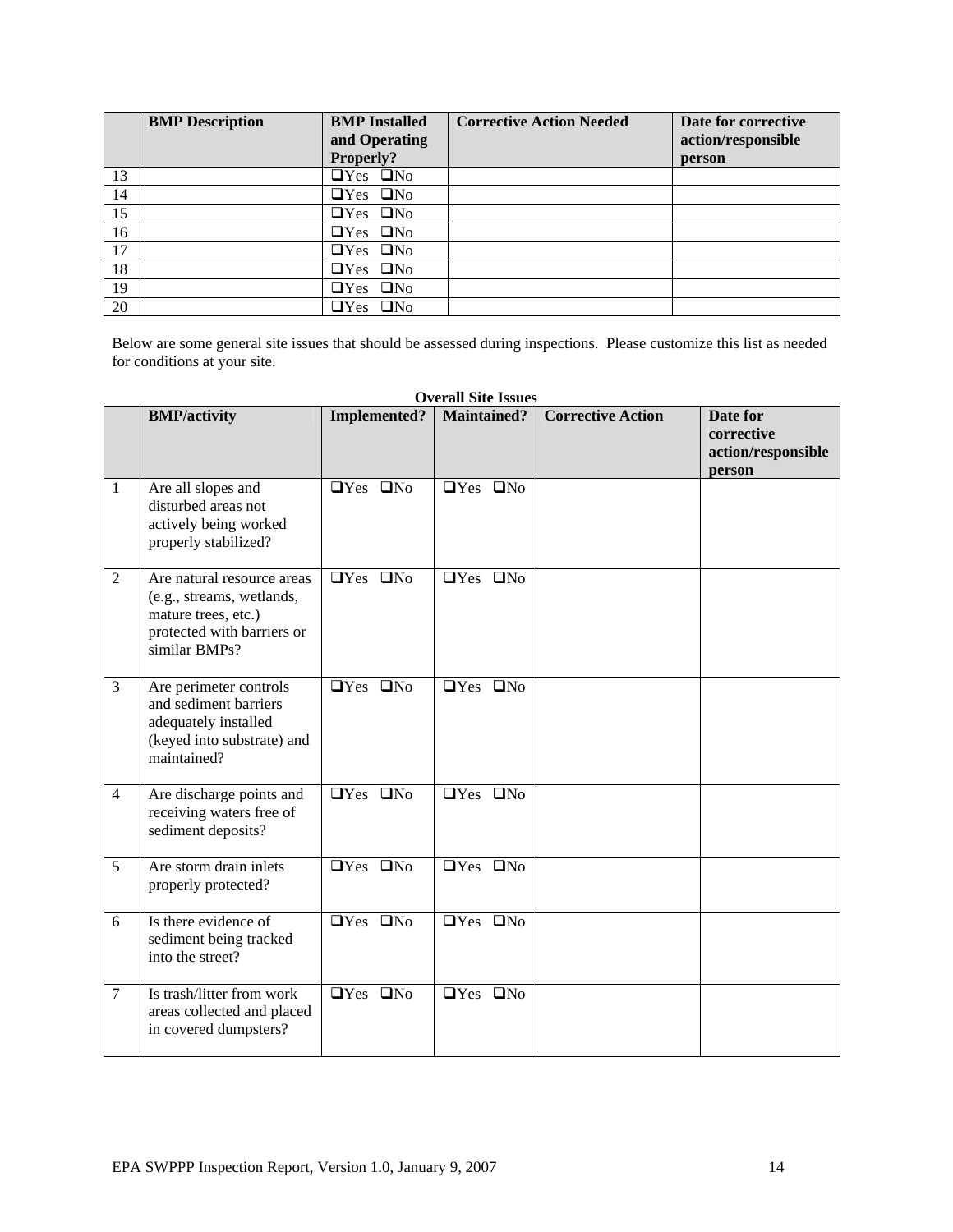|    | <b>BMP/activity</b>                                                                                                                         | <b>Implemented?</b>  | <b>Maintained?</b>   | <b>Corrective Action</b> | Date for<br>corrective<br>action/responsible<br>person |
|----|---------------------------------------------------------------------------------------------------------------------------------------------|----------------------|----------------------|--------------------------|--------------------------------------------------------|
| 8  | Are washout facilities<br>(e.g., paint, stucco,<br>concrete) available,<br>clearly marked, and<br>maintained?                               | $\Box$ Yes $\Box$ No | $\Box$ Yes $\Box$ No |                          |                                                        |
| 9  | Are vehicle and<br>equipment fueling,<br>cleaning, and<br>maintenance areas free of<br>spills, leaks, or any other<br>deleterious material? | $\Box$ Yes $\Box$ No | $\Box$ Yes $\Box$ No |                          |                                                        |
| 10 | Are materials that are<br>potential stormwater<br>contaminants stored<br>inside or under cover?                                             | $\Box$ Yes $\Box$ No | $\Box$ Yes $\Box$ No |                          |                                                        |
| 11 | Are non-stormwater<br>discharges (e.g., wash<br>water, dewatering)<br>properly controlled?                                                  | $\Box$ Yes $\Box$ No | $\Box$ Yes $\Box$ No |                          |                                                        |
| 12 | (Other)                                                                                                                                     | $\Box$ Yes $\Box$ No | $\Box$ Yes $\Box$ No |                          |                                                        |
| 13 | (Other)                                                                                                                                     | $\Box$ Yes $\Box$ No | $\Box$ Yes $\Box$ No |                          |                                                        |

#### **Certification statement**:

"I certify under penalty of law that this document and all attachments were prepared under my direction or supervision in accordance with a system designed to assure that qualified personnel properly gathered and evaluated the information submitted. Based on my inquiry of the person or persons who manage the system, or those persons directly responsible for gathering the information, the information submitted is, to the best of my knowledge and belief, true, accurate, and complete. I am aware that there are significant penalties for submitting false information, including the possibility of fine and imprisonment for knowing violations."

Print name: \_\_\_\_\_\_\_\_\_\_\_\_\_\_\_\_\_\_\_\_\_\_\_\_\_\_\_\_\_\_\_\_\_\_\_\_\_\_\_\_\_\_\_\_\_\_\_\_\_\_\_\_\_\_\_\_\_\_\_\_\_\_\_\_\_\_\_\_\_\_\_\_\_

Signature: \_\_\_\_\_\_\_\_\_\_\_\_\_\_\_\_\_\_\_\_\_\_\_\_\_\_\_\_\_\_\_\_\_\_\_\_\_\_\_\_\_\_\_\_\_\_\_\_\_\_\_\_\_\_\_\_\_\_\_\_\_\_\_\_\_\_\_\_\_\_\_\_\_\_\_\_\_\_\_\_\_\_

Date: \_\_\_\_\_\_\_\_\_\_\_\_\_\_\_\_\_\_\_\_\_\_\_\_\_\_\_\_\_\_\_\_\_\_\_\_\_\_\_\_\_\_\_\_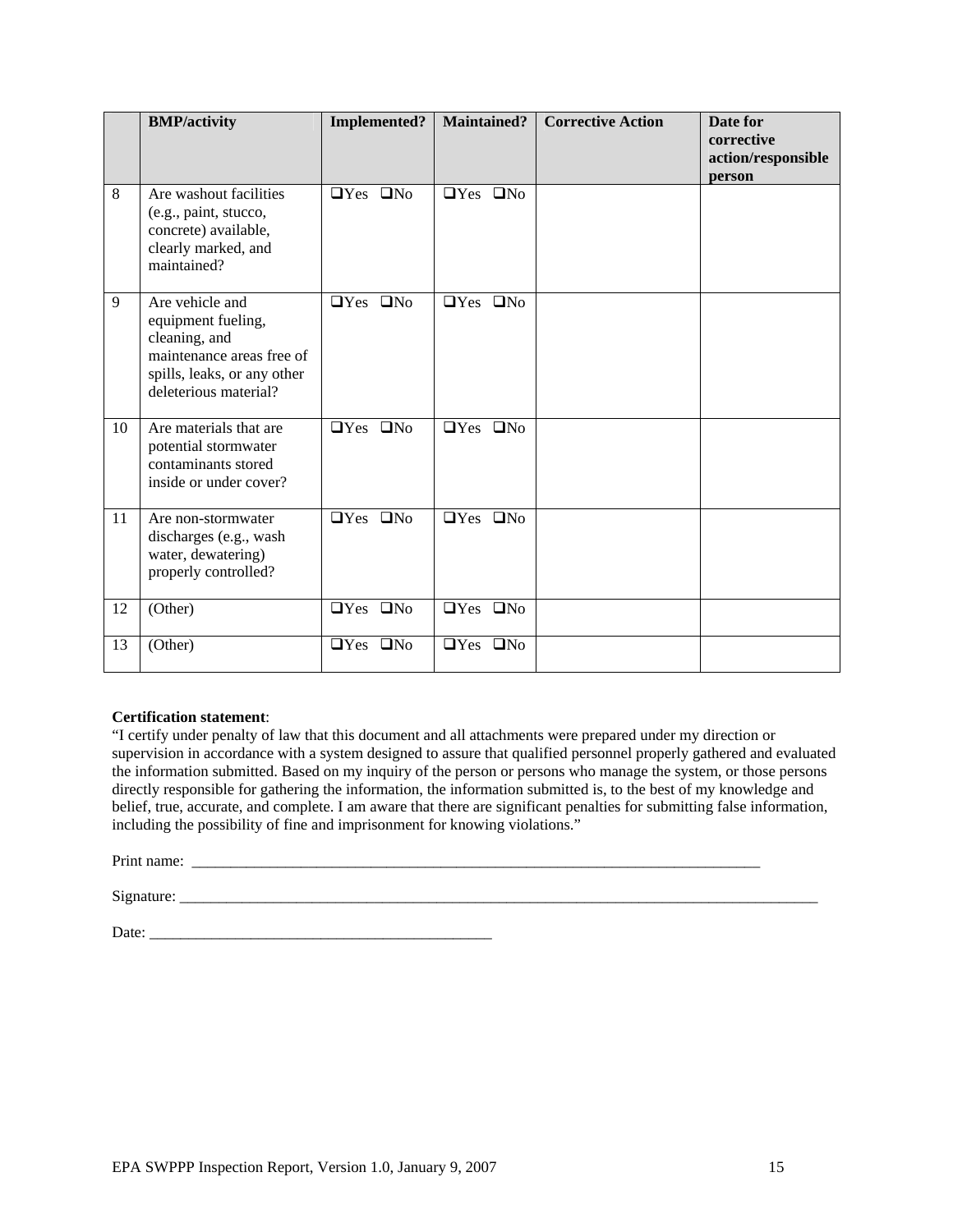## **Erosion Control BMP Inspection Log for Sublots**

#### **INSPECTIONS MUST BE CONDUCTED ONCE EVERY 7 DAYS AND WITHIN 24 HOURS OF A 0.5" OR GREATER RAINFALL. ALL SEDIMENT CONTROLS MUST BE INSTALLED PRIOR TO GRADING AND WITHIN 7 DAYS OF FIRST GRUBBING.**

#### **ALL REPAIRS TO BMPs SHOULD BE MADE WITHIN 3 DAYS OF THE DISCOVERY OF A DEFICIENCY**

| <b>Temporary Seeding &amp; Straw Mulching</b>                                                                                                 | Yes | N <sub>0</sub> |
|-----------------------------------------------------------------------------------------------------------------------------------------------|-----|----------------|
| <b>Keys to look for</b>                                                                                                                       |     |                |
| Are there any areas of the site that are disturbed, but will<br>lie idle for over 21 days?                                                    |     |                |
| Have all dormant, disturbed areas been temporarily seeded<br>$\bullet$<br>& mulched?                                                          |     |                |
| Has a 30-foot filter strip been seeded at the road frontage?<br>$\bullet$<br>Has straw mulch been applied at 1 bale per 10' of curb frontage? |     |                |
| Are areas within 50 feet of a stream, wetland or pond seeded $\&$ mulched?<br>$\bullet$                                                       |     |                |
| <b>Construction Entrance</b>                                                                                                                  | Yes | N <sub>0</sub> |
| <b>Keys to look for</b>                                                                                                                       |     |                |
| Has the drive been constructed by placing geotextile fabric under<br>$\bullet$<br>the stone?                                                  |     |                |
| Is the stone 2-inch in diameter?<br>$\bullet$                                                                                                 |     |                |
| Has the stone been placed to a depth of 6 inches with a width of 10ft.<br>$\bullet$<br>and a minimum length of 30ft?                          |     |                |
| Has curb and road frontage been cleaned of sediments?<br>$\bullet$                                                                            |     |                |
| <b>Silt Fence</b>                                                                                                                             | Yes | N <sub>0</sub> |
| Keys to look for                                                                                                                              |     |                |
| Is the fence at least 6-inches into the ground?<br>$\bullet$                                                                                  |     |                |
| Is the trench backfilled to prevent storm water from cutting<br>$\bullet$<br>underneath the fence?                                            |     |                |
| Is the fence pulled tight to withhold water ponding behind it?<br>$\bullet$                                                                   |     |                |
| Are the ends curled upslope (back towards the house) to prevent<br>$\bullet$<br>storm water from going around the ends of the fence?          |     |                |
| <b>Storm Sewer Inlet Protection</b>                                                                                                           | Yes | N <sub>0</sub> |
| <b>Keys to look for</b>                                                                                                                       |     |                |
| Does the water pond around the inlet when it rains? (It's supposed to!)                                                                       |     |                |
| Has the fabric been replaced when it develops tears or sags?                                                                                  |     |                |
| Is the fabric properly entrenched so water passes through the fabric,<br>not underneath it?                                                   |     |                |
| For yard inlet protection, is fabric tight and attached to wood frame<br>and reinforced with chicken wire?                                    |     |                |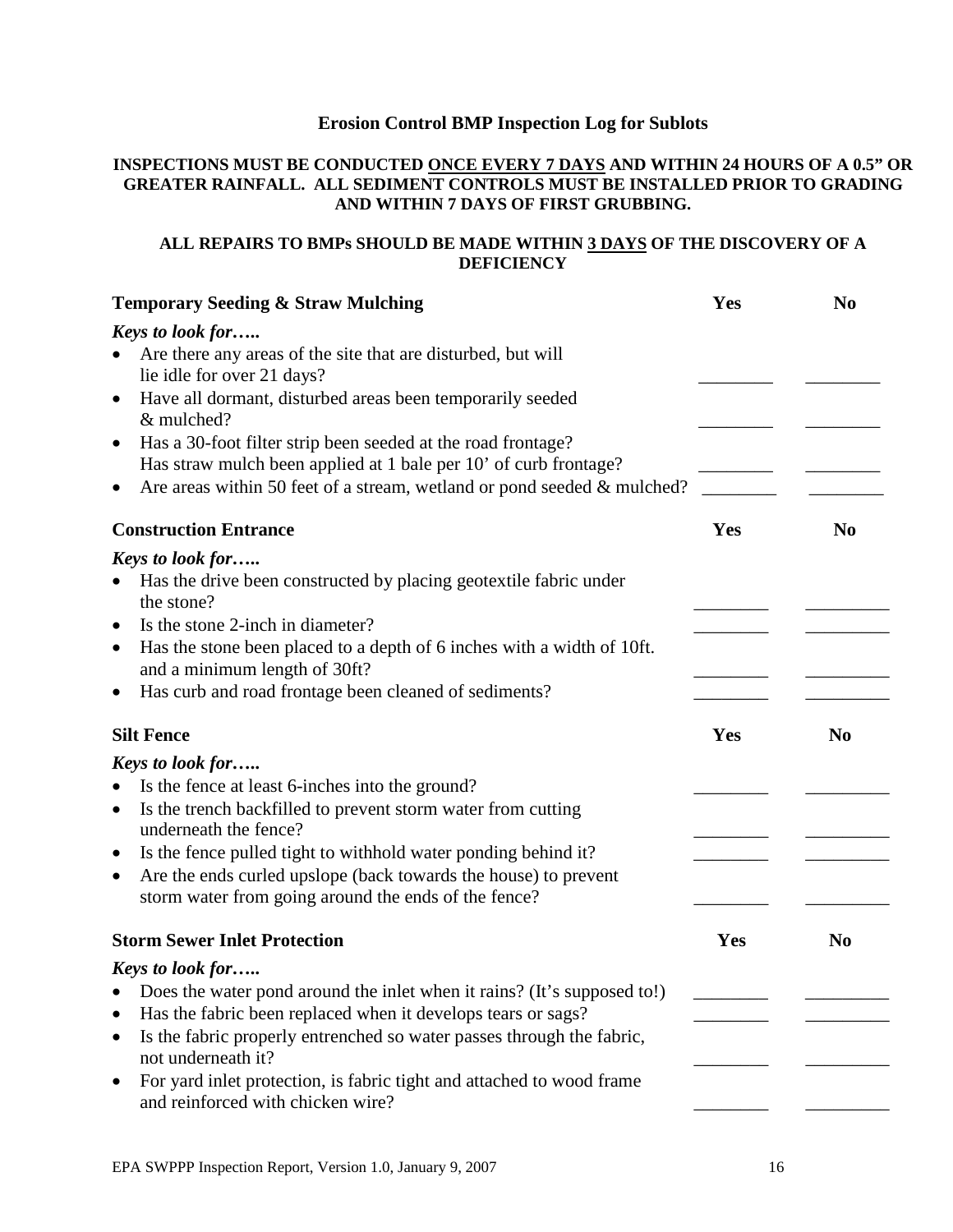**Appendix D** 

**Immediate Stop Work Order**